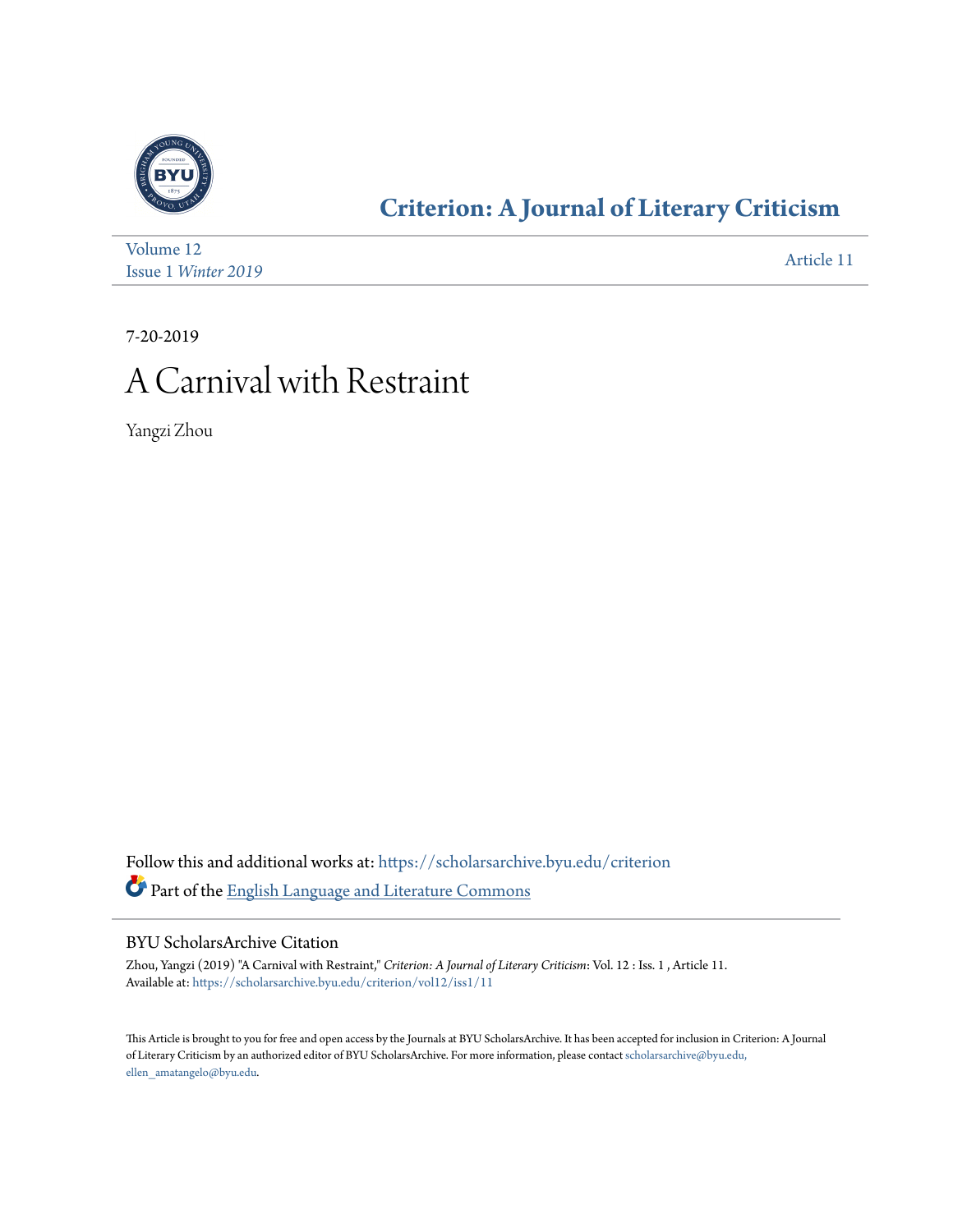# A Carnival with Restraint

*Deconstruction of National Identity in*  Cloud Nine

*Yangzi Zhou*

In 1974, Caryl Churchill began collaboration with London's Royal Court Theatre, the influence of which persists beyond the end of her residency one year later (Aston and Diamond, xi–xii). The residency transformed the primary medium of Churchill's plays from radio broadcasting to theatrical performance. Royal Court's continuing association with a playwright whose works are laden with avant-garde techniques and feminist agenda endorses the intricate possibility of imbibing experimental drama into mainstream theatre. The first milestone of this long-time collaboration is *Cloud Nine*. Debuted at the Royal Court in 1979, and later transferred to Off-Broadway, it marked the first time that Churchill received wide-scale audience and critical attention on both sides of the Atlantic.

As a commission of a 1978 workshop "about sexual politics" (Churchill 245), *Cloud Nine* dramatizes issues of gender and racial identities with cross-racial and cross-gender dressing, which earns it the reputation of a "radical critique of patriarchy" (Diamond 227). The subversion of the fixed roles designated by patriarchal norms is presented in extremely visual terms against the Victorian African setting of Act I. Yet the almost complete elimination of this technique in the contemporary London of the second act,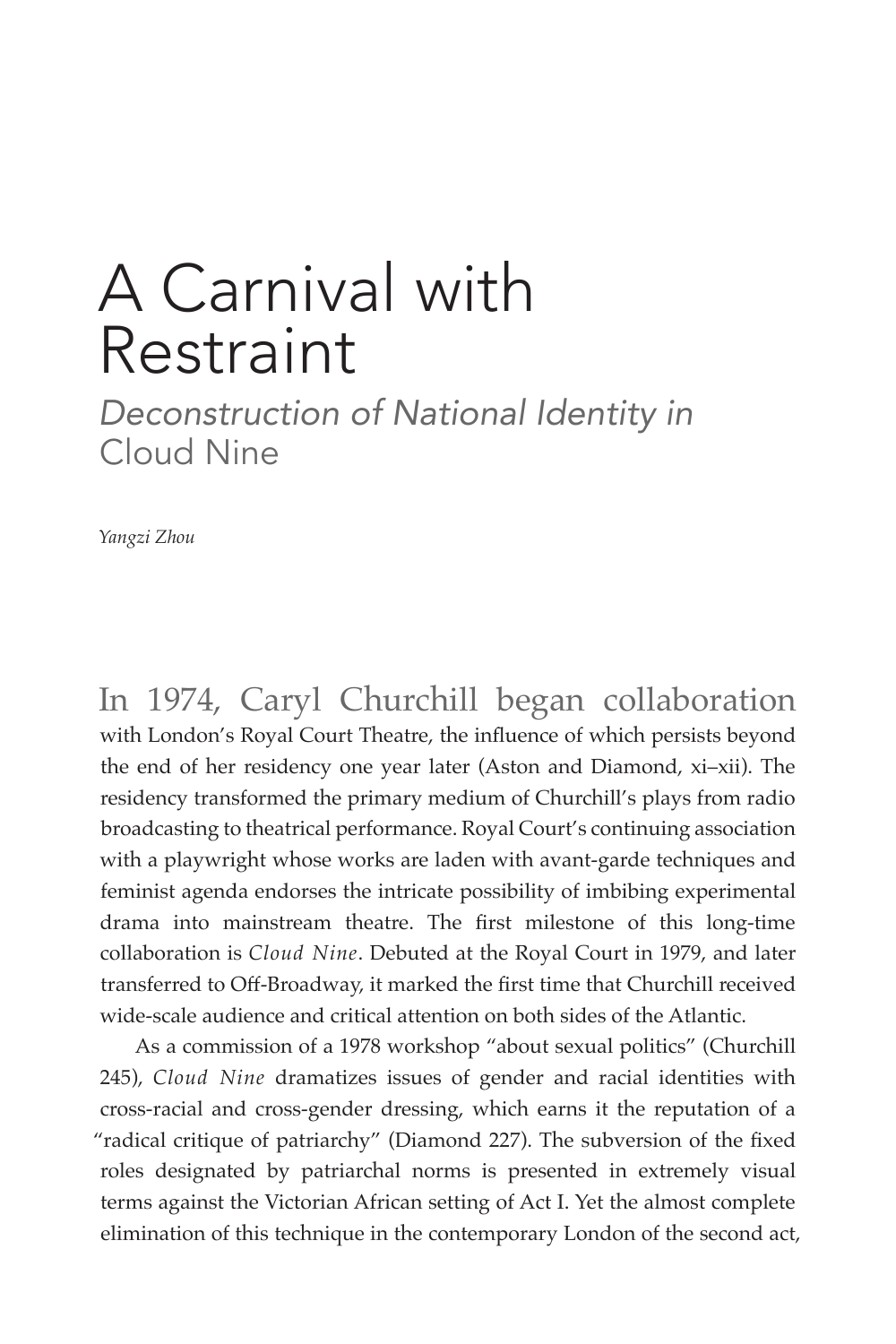along with the playwright's "essential" guide to how cross-dressing shall be conducted, entails criticism on the "consigning of certain other identities . . . to further subjection and invisibility" (Amoko 45) and on showing only "desire in terms that reinforce heterosexuality" (Harding 260). Varying observations about the production's gender and racial representation imply that these issues, apart from being the context of *Cloud Nine*, are themselves in need of contextualization. This essay adopts a historical approach to the portrayal of the British national identity in this play, the understanding of which is crucial to how Churchill conceives her characters and weaves them into the wider spectrum. I propose that *Cloud Nine* deconstructs the myth of national identity in a carnivalesque yet consciously restrained manner. While the satire of the "colonial and sexual oppression" (Churchill 245) during the formation and development of the national identity is palpably expressed in both acts, I detect, from in particular the second act, a sense of restraint in the celebration of this carnival status. Bearing in mind the call for a "carnivalesque theatre" from Churchill's contemporary David Edgar, I read the restraint as, apart from a signal for the return to the national identity the playwright challenges, a tactic invitation to the connection between theatricality and reality on the reader/audience's part, which is vital for the agenda of this genre of theatre.

In the first act of *Cloud Nine*, patriotism occupies the central stage briefly before sexism or racism takes over, and it is no less intractable than the latter two. Scene one opens with the entire cast—a family of seven living in Africa under British rule in the Victorian era, singing in praise of England's grandeur. Standing out between their outward identity as citizens of Great Britain and their inward recognition with the English ethnical identity is the intricacy of defining a "British" national identity. In her seminal work *Britons: Forging the Nation 1707-1837*, Linda Colley contends that the years between the Acts of Union and Queen Victoria's ascent to the throne witnessed the formation of an overarching British identity that bonded the Britons with, among others, the idea of an empire against the country's religious and military rivals on the European continent (5–7). In this light, the major expansion of the British Empire in the Victorian era could further consolidate the British national identity. Given the overwhelming dominance of England in its representation at that time, in the current setting of Churchill's play, a picture of the British national identity can be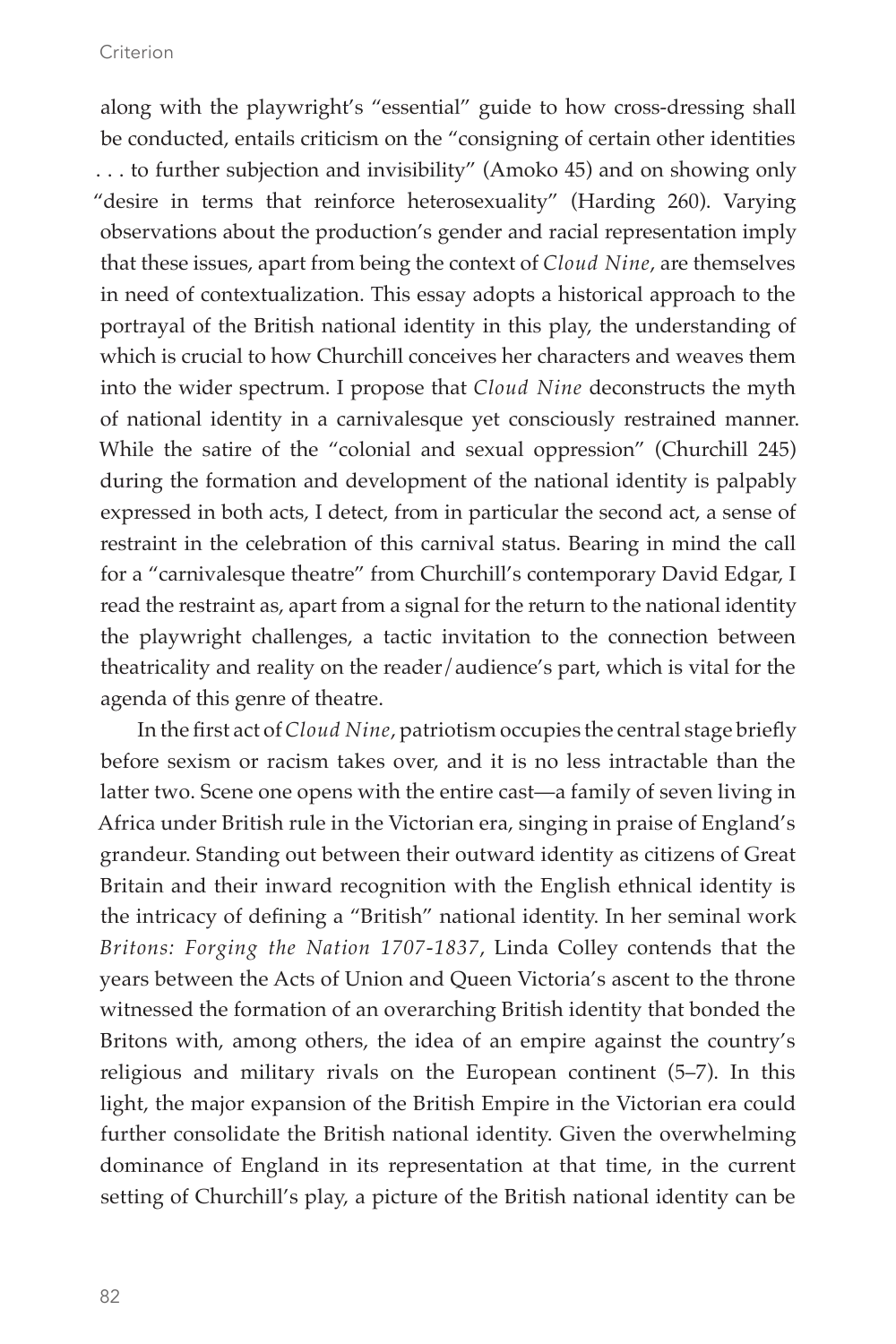largely drawn from the language, manners, behaviour, etc. of this family of English origin.

Considering also that the play delineates two periods in the history of one nation, the historical aspect of its national identity, be it about inheritance or evolution, cannot go unnoticed. It seems appropriate then, to invite Anthony D. Smith's definition of a nation as "a named human population sharing an historic territory, *common myths* and *historical memories*, a mass, public culture, a common economy and common legal rights and duties for all members" (14, italics mine). In the first place, this definition involves fundamental elements that are related to the genesis of colonial and sexual oppression in Churchill's narrative. More importantly, Smith accentuates the past's presence in any national identity by mentioning "historical" twice, suggesting that even though national identity evolves with time, it always contains the territorial, mythological, and cultural memories from its earlier stages. The Victorian era, with its long stretch across most of the nineteenth century, has left considerable imprints on the national identity of Great Britain. Thus the Victorian setting of the first act cannot circumvent two myths, one being the colonial expansion crucial for the making of an empire, the other the prevalence of what is now recognized as the Victorian morality.

As Spivak puts it, to read any nineteenth century British literature one has to bear in mind the "imperialism, understood as England's social mission," because it "was a crucial part of the cultural representation of England to the English" (243). While globally speaking colonization functioned as the main form of imperialism, within the domestic sphere the ideology seeped into the moral codes, regulating every member's behaviour and etiquette. As a typical family drama about the nineteenth century, the first act is haunted by the Victorian ghosts hidden behind an imperialist and sexist national identity. The opening stage direction, constituted by four concise phrases—"*Low bright sun. Verandah. Flagpole with union jack. The Family*" (251), taxonomizes the essence of Victorian Britishness. The "low bright sun" shines on "the Empire on which the sun never set," bringing back the memory when the country's colonial power was at its pinnacle. Verandah, as part of a popular style of colonial building in the mid-nineteenth century, impregnates the colonist's attempt to "adapt to the local environment and yet still try to remind the occupants of 'Britain' and of 'British values'" (Luscombe). The union jack flag is self-evidently a manifestation of Britain's territorial ownership over its African colony. Last but certainly not the least, the capitalized "Family"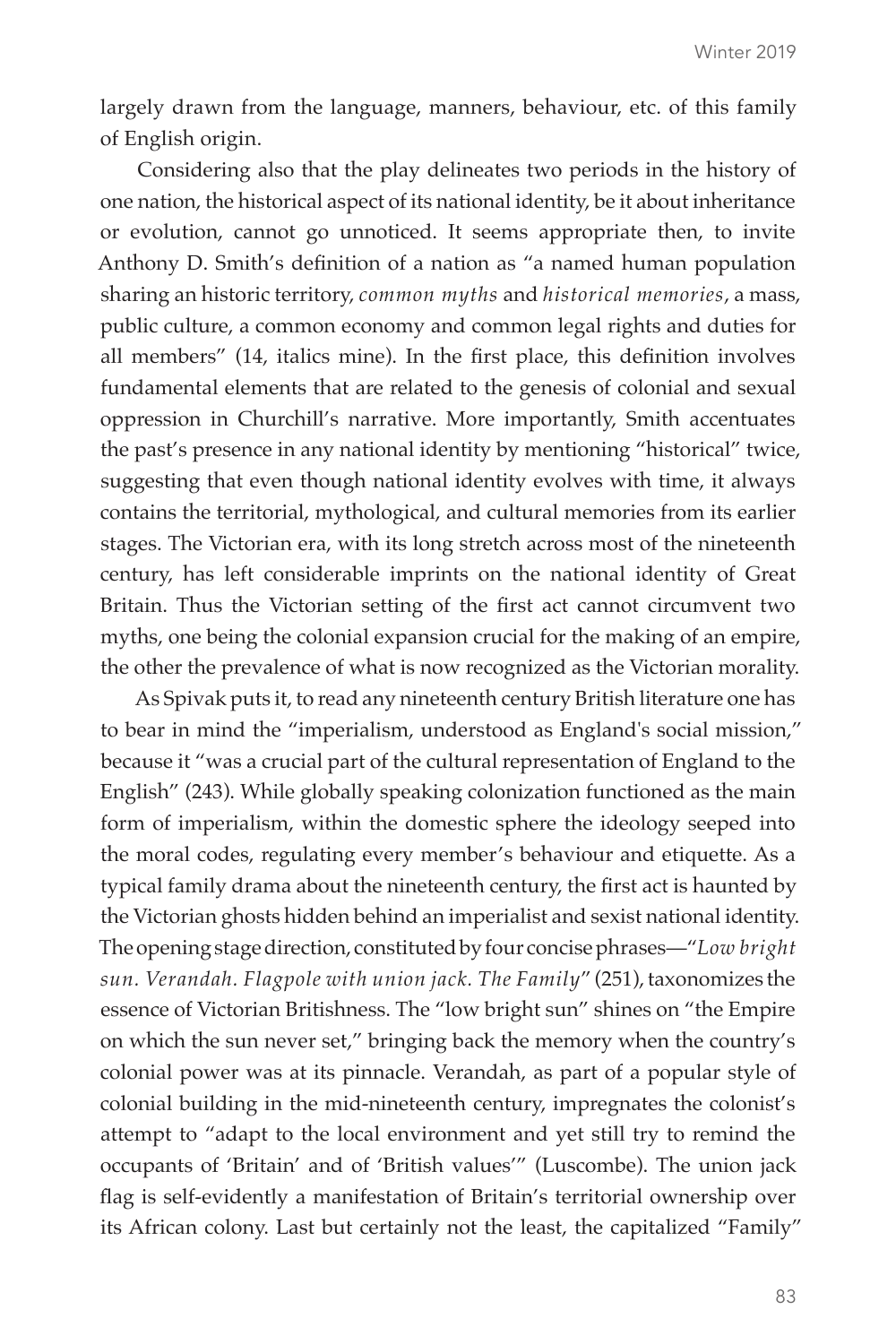expands the sheer physical embodiment seen in the previous three objects. It symbolizes, to appropriate Plato's terms, a universal form that unites all puzzle pieces of an ideal nuclear family in Victorian Britain. The union of the husband and wife consolidates the family tradition, which, with the heterosexual marriage, promises the continuation of prosperity with the births of a son and a daughter. Senile guidance is assigned to the mother-inlaw, while the addition of the servant and governess furnishes the economic sufficiency of the Queen's upper-middle class representatives abroad. The reading of the first few lines evokes associations indicative of the play's theme and subjects as revolving around the establishment of a national identity at that particular time.

Each character is to the Family what each fragment of the identity that they represent to the holistic Identity of the British people, but there is some character that is more "representable" than others. In Act I this character is the colonist and husband, Clive. As the descendent of the patriarch archetype, Clive embodies the twin Victorian values of Empire and Family, and according to the confession of his explorer friend and admirer Harry, "the empire is one big family" (Churchill 266). By stringing together all other characters under the protection of the same roof, Clive demands their dependency or servitude in return. In the first scene, Clive's rhyming couplets speak through the lines of his family, friends and servants, formulating the audience/reader's preconception of the women, children, and African natives before they have the chance to speak. In Clive's descriptions of his wife—a delicate and sensitive little dove, his servant—"you can hardly notice that the fellow's black," and his son—who will be taught to "grow up to be a man", he writes a narrative for those who constitute the Empire with the white male patriarchs and colonists. In *his* discourse, women, children, and colonized natives are conditioned around the patriarchal centre. These marginalized groups become the othered object in juxtaposition with the male-written, male-toned myth of national identity. As a result, the codes of conduct of the marginalized groups are under strict regulation of the patriarch, to the extent that these people have internalized the values that are designed to execute their oppression. Under Clive's influence, his wife Betty repetitively exhorts herself and is told by others that she is not strong enough. When she and Ellen are playing balls, they are greeted by the men's "murmurs of *surprise* and congratulations" (Churchill 265, italics mine), and she stops immediately when her son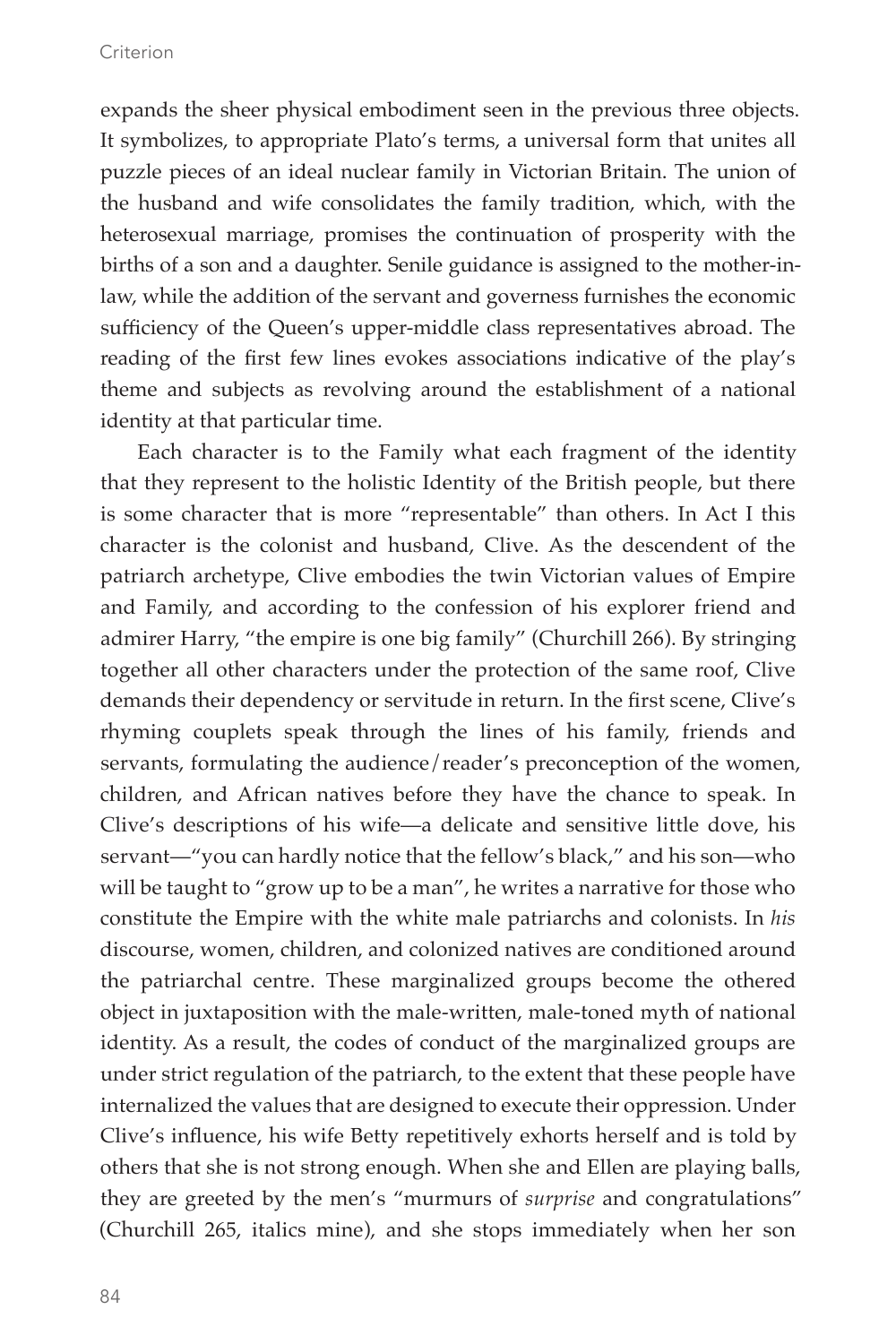Edward demands her to stop—her character and action all abide by her husband's instruction and the social convention.

The internalization of gender roles is born out of the importance of duty in Victorian morality. Since most women of the Victorian era have no share in the public sphere, the private space of family becomes the only performing ground of their duties. Acting in accordance with proper femininity is one of the few, if not the only, means to fulfil such duties. Harold Perkin, when attributing the rise of modern English society partly to Victorian legacies, observes that the Victorian prototype of the "perfect lady" is the "completely leisured, completely ornamental, completely helpless and dependent middle-class wife or daughter" (129). The achievement of the feminine ideal is perhaps even more desirable in families installed overseas because feeling "the sentiments and shared institutional values" as well as building "family and community connections" are ways to mitigate the sense of diaspora and be spiritually closer to the homeland (Poore 6). Admitting that "this whole continent is my enemy" (Churchill 277), Clive expects that British boots are better than those in Africa, while Betty considers a good visitor as one "from home" (Churchill 252). For them, the desire to indulge in "materialized" homeliness, along with the practise of gendered social codes from home, is indispensable for the fostering of a patriotic sense of superiority.

Beautified as a citizen's dutiful services to the Queen, the inherent oppressive quality of imperial Britishness is revealed in the play as a parasite, for it thrives in the name of family yet distorts the very nature of family. Parental authority becomes a justification for unjustifiable inequalities. The advice from Betty's mother Maud, who constantly regulates her daughter that she should follow her parents and grandparents and remain a dutiful, sacrificing, patient wife under any circumstance, bears certain resemblance to Queen Victoria's letters to her newlywed daughter, in which she concludes that "the poor woman is bodily and morally the husband's slave" (254). While Maud's words are more of an inculcating guidance, Clive's authority emanates a threatening note when he tells Edward that "you should always respect and love me not for myself, I may not deserve it, but as I respected and loved my own father, because he was my father" (Churchill 276). According this Victorian parent, Edward needs to love Clive not because Edward cares for him *like* a father, but for the mere reason that Clive *is* his father. Duty is hailed for its historical longevity in the national tradition, not for its innate value and content. The supposed parent-child love is deformed to suit social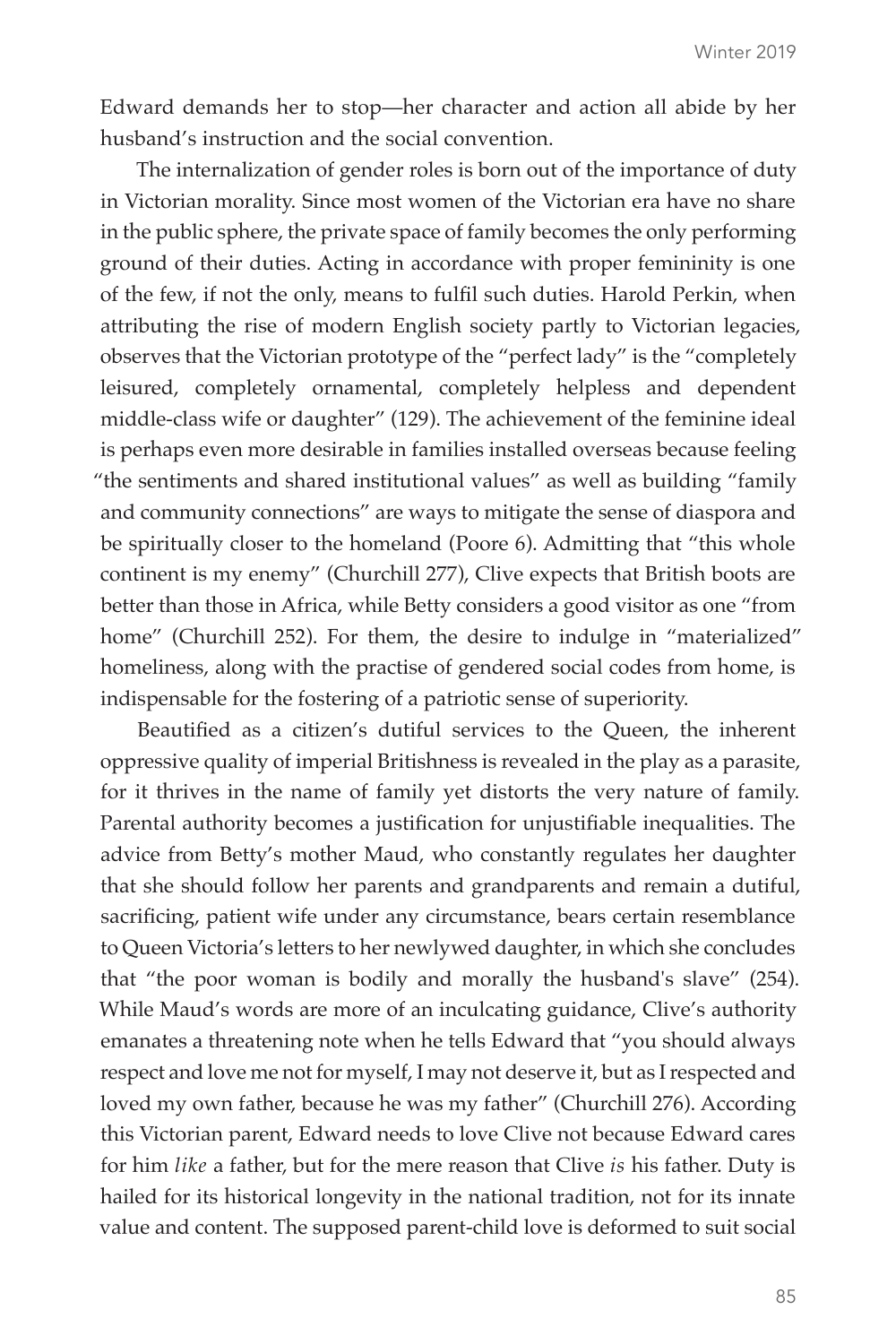requirements, and one's desire and preference is suppressed both externally and internally.

In deciding who shall be included as the nation's rightful citizen, it is the likes of Clive—the white heterosexual male, who make rules and then lead the game. The "others," on the other hand, carry enormous risks, because their duty to the patriarchal centre is tenuously subject to the arbitrary manipulation of the patriarch. Their active or passive centrifugal tendency will possibly result in a complete loss of the national identity. Betty has to deny the affection she harbours for Harry because she shoulders the responsibility of a faithful British wife, yet when Clive is aware of her minor trespassing, he not only vilifies her, but also threatens to banish her from the native British land with the claim that "if I shot you every British man and woman would applaud me" (Churchill 277). Likewise, at the discovery of Harry's homosexuality, Clive also denounces it as "a betrayal of the Queen" (Churchill 283). Unlike Betty, her widowed neighbour Mrs. Saunders enjoys more freedom as a "stateless" woman, for without a husband, she is much less bounded by need to conform to gender roles in order to perform her national duty. There is no one to forcefully forbid her from riding outside or having an affair. The comparison between Betty and Mrs. Saunders at this early stage of the play conveys Churchill's notion that if one must exchange individuality and freewill for a national identity, then perhaps living without this identity is not necessarily worse than living with it. Although in her relationship with Clive, Mrs. Saunders is not exempt from being the victim of unfair rules, embodied in her is the play's urge to denounce an oppressive national identity.

It is evident that as a text, the first act of *Cloud Nine* integrally preserves the Victorian gender and social stereotypes which are the fundamental ingredients of a "good" British citizen. While traditional realist theatre also deals with these issues, it is the incorporation of cross-dressing that announces Churchill's breaking away from previous approaches that adopt such techniques for practical or mere comical effects. Her stage direction for the first act requires Betty, Joshua and Edward to be played by actors opposite to the characters' sex or race. Comic in its nature, it is befitting to critically approach cross-dressing with Mikhail Bakhtin's theory of carnival and the carnivalesque. Bakhtin's inquiry into the carnivalization of literature finds its origin in ritualistic events which, as he observes, become carnival in its interruption and suspension of the usual order of life. In place of the order,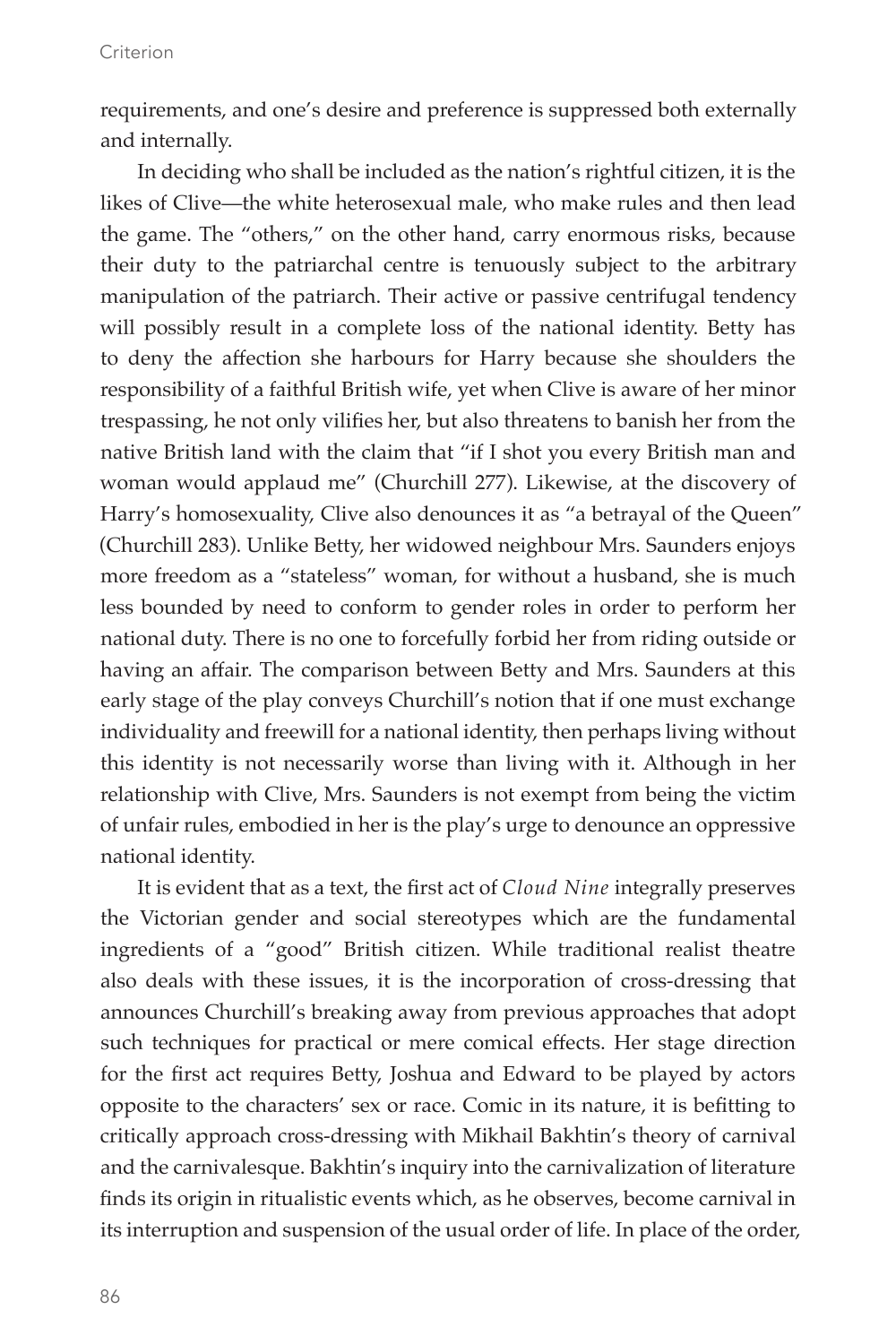the carnival festivals invite a new order that rejects, reinvents, subverts, and destructs the old one, the process of which is reproduced in literary works partially in the forms of "ambivalent images" and "parody"(Bakhtin 126, 127). Cross-dressing initiates what Bakhtin defines as a collection of metaphors "saturated with a specific *carnival sense of the world*" (107), so that the related events in the act serve as the site of carnival satire by ridiculing the stern image of the British national identity, making it the subject of performative parody—as the humour and farce is to be seen rather than be read—instead of an inviolable authority.

With cross-dressing, Churchill's stage becomes what Bakhtin would call "the reverse side of the world," the playground of "life turned inside out" (122). Apart from its "violation of the usual and the generally accepted" (Bakhtin 126), cross-dressing reveals Betty, Edward, and Joshua as constructed "characters" instead of actual individuals living in the "reality" on stage. Betty is played by a male actor because she is the product of male supremacy, Meanwhile, although Churchill notes that "Betty does not value herself as a woman" (245), her intense internalization of the Victorian femininity under the male gaze suggests quite the opposite. As a character, Betty values herself very much as a woman, while the deliberately unshielded maleness of her performer, when it is thrust into a corset in a farcical manner, interrogates the narrow set of signs that defines womanliness. Similarly, Edward is portrayed by an adult woman as a jocose tribute to the association between children and women, and between homosexuality and femininity. A white actor takes the role of Joshua in order to externalize his mental whitewashing, after he has renounced any attachment to his tribe and parents with the declaration that "my skin is black but oh my soul is white" (Churchill 251). In addition, the racial and gender subversion in *Cloud Nine* alters the Bakhtinian concept in that it is a reversal of the reversed. In the carnival festival cited by Bakhtin as an archetype, a slave who is crowned king anticipates the climax of the celebration, and such "profanation" is carnival because it involves a lower party that is "playing with the symbols of higher authority" (125). In *Cloud Nine*, however, it is the "king" (the white male) that plays the "slave" (the black and the woman); it is the higher authority that is forced to play with the lower symbols, denoting that the gendered and racial hierarchy is perched on changeable rules.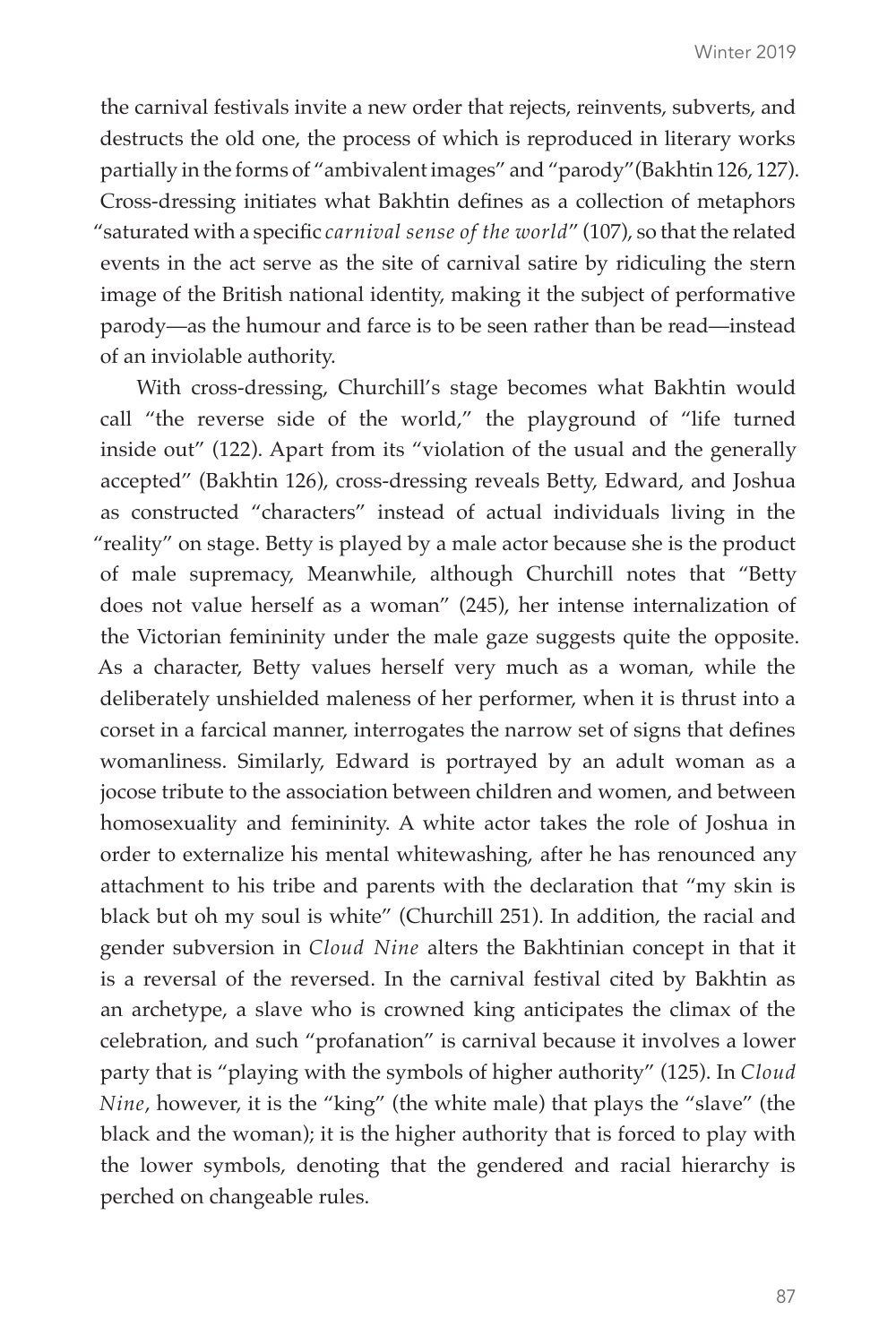When its fundamental hierarchies are placed under scrutiny, the national identity is destabilized. When Clive addresses the male Betty, the white Joshua, and the adult and female Edward, the problematic nature of his commands, which in usual circumstances might be accepted without any second thought, is revealed and his authority discredited. The formidable embodiment of the national identity stoops to vulnerability with the exposure of his contradictoriness and pretension. Ostensibly Clive displays a dominant and rational self, holding a dubious view of women by condemning their dark side that "threatens what is best in us" (Churchill 282)— the best being the male camaraderie between him and Harry. Ironically, though, he surrenders to the dark side with an insatiable and uncontrollable lust for the sexual favour of Mrs. Saunders, a woman "dark like this continent" (Churchill 263). Act I contains a scene where Clive performs oral sex to Mrs. Saunders, but his orgasm arrives prematurely when he rushes to perform his patriarchal duty at a Christmas picnic, where he has to resort to Champaign stains to excuse the messy residue of unfinished sex. This moment of ruthless hilarity is criticized by Harding as an appropriation of what should be reserved for a more controversial, cross-racial gay sex scene between Harry and Joshua, but the exposure of Clive's sexual impotency should not be invalidated as solely a means to "desexualize" (262) homosexual characters. Rather, "desexualizing" Clive is another option to directly overthrow the established, ascendant position of male heterosexuality in constituting the national identity. This otherwise tabooed joke attests to the carnival status of the ongoing theatrical spectacle.

The exposure of Clive's sexual failure also prompts an investigation of the double standard with regard to sexuality. In the binary opposition of the oppressor and the oppressed, and almost all dichotomies, the peripheral existence of the secondary term is indispensable for the functioning and maintenance of the primary one, because the privilege of the "centre" will be annulled by the absence or disorder of the margins. It is not surprising, therefore, that Clive's constant compliments of his mistress's "amazing spirit" (Churchill 259, 260, 286) cannot conceal the paradoxical threat he feels by the overthrowing dark feminine power, and for fear of seeing that in his wife, he prohibits any disloyalty on her part. After discovering his friend Harry is gay, Clive is eager to marry Harry to his widowed mistress. Mrs. Saunder's refusal leads to Harry's match with Ellen, a lesbian governess who not long ago has professed her love to Betty. The patriarch's attempt to put everyone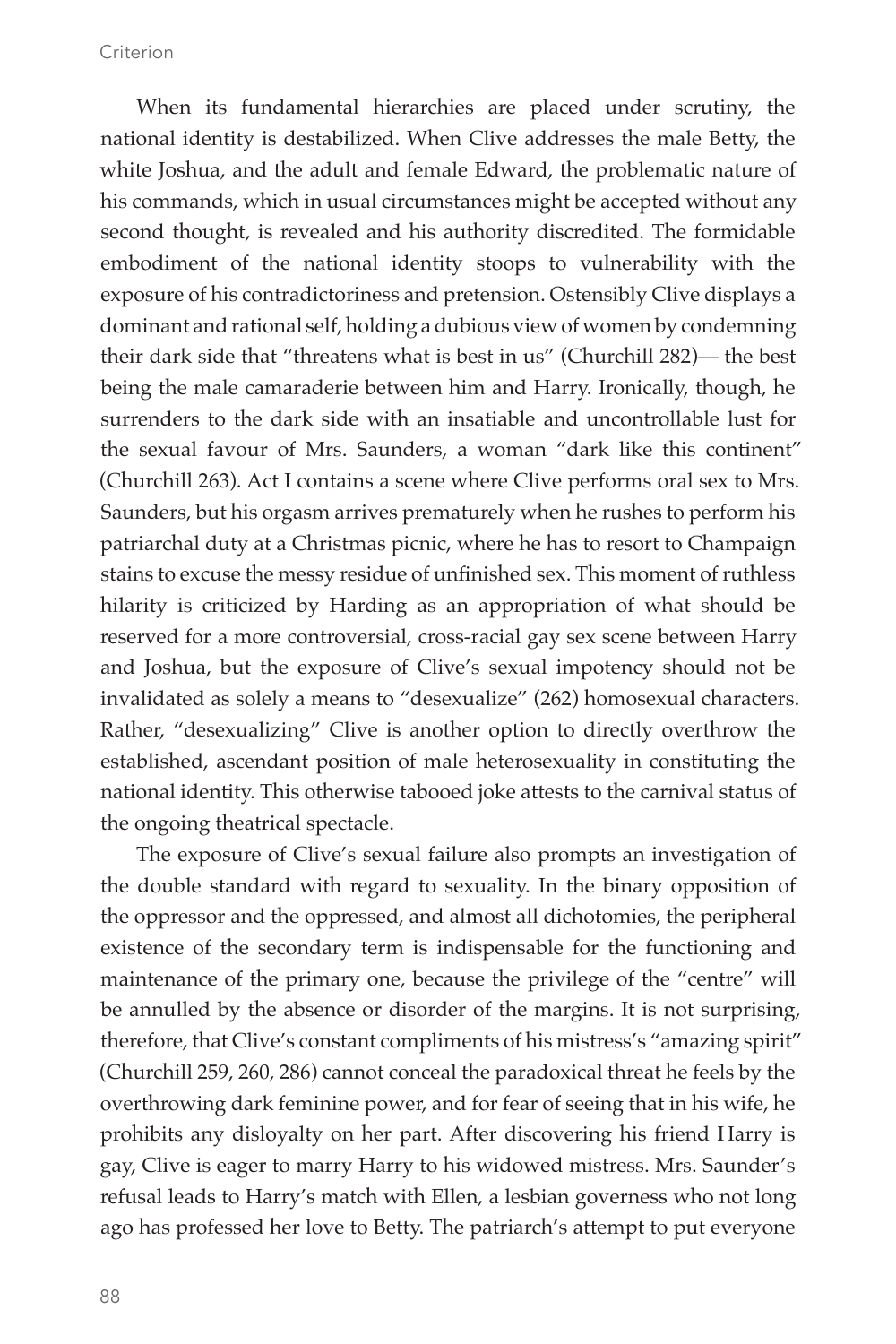back into "normal" categories, together with the privileged sexual freedom he exclusively enjoys, reiterates the inequality between the citizens, and with it, the hypocrisy of a non-inclusive national identity that justifies hierarchy as a means to sustain order, which in return reinforces this hierarchy. The use of cross-dressing, which visually contradicts Clive's initial, stereotypesaturated description of other characters, questions his position at the top of that hierarchy and allows the carnival breach of order seeps through the cracks of the identity's formidable facade.

Carnival subversion culminates in the metaphorical collapse of Clive that concludes Act I. Joshua raises the gun at Clive, possibly to revenge for the murder of his parents by Clive's troops. Edward is the only witness to Joshua's action, but he acquiesces to it by covering his ears and doing nothing more. This scene acts out both the Oedipus complex of killing the father and Bahtkin's idea of "decrowning the king" (124), and as Churchill does not reveal whether Clive is killed, the audience's focus remains on the process of the killing. Therefore, when the Victorian era take the curtain call, it finishes on the climax of a carnival celebration of "the shift itself, the very process of replaceability" (Bakhtin 125), leaving the suspense to the next act, where the contemporary setting, provides contemporary devices to deconstruct the national identity.

The above analysis of Act I illustrates how the Victorian and colonial setting complicates the representation of gender and race within the drastically expanded national border. Equally important is the 1979 London in the second act, where the concept of national identity expands in pluralistic ideology despite the postcolonial shrinking of Britain's territorial area when after World War II, multiple colonies succeeded in claiming independence. Regional cultural differences and military disputes within Britain also arise as a relatively evident concern with the Northern Irish connection of the character Lin and her family. Departing from the previous act where Englishness and Britishness are somewhat interchangeable, this act witnesses the multiplication of the "constituents" of the British national identity, while paradoxically, with the rising prominence of ethical identities in different regions, the term itself, as observed by Colley, is perhaps insufficient to contain and reflect all the sub-identities (373–375). These condensations and expansions, being synchronic with the composition of the play, are what the playwright brings into further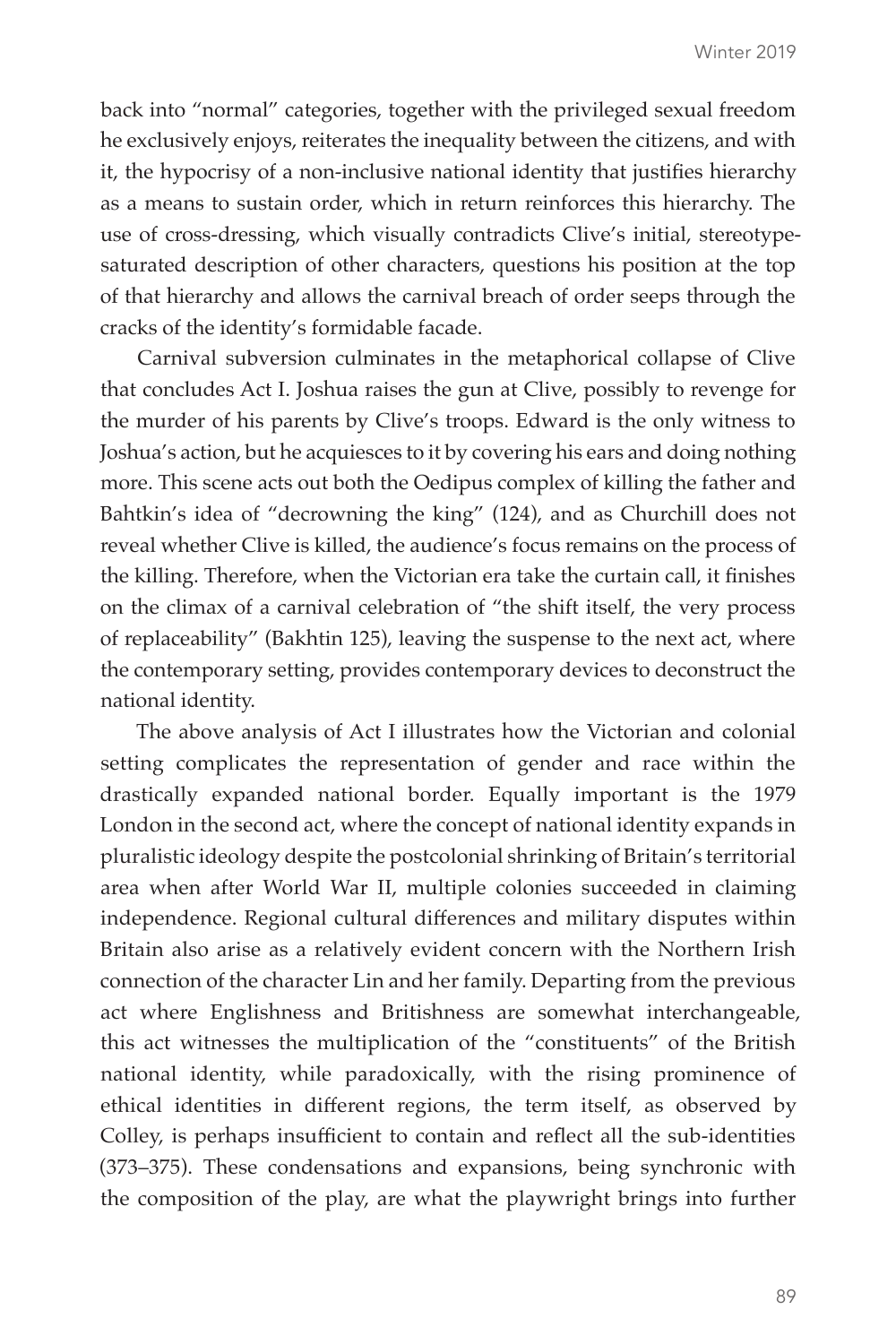scrutiny, but simultaneously, she is inevitably influenced and occasionally encumbered by the ramifications of the transition.

 Compared with the previous act, Act II radiates a more palpable optimism for some solid historical reasons. The late Victorian years witnessed the women's suffrage movement becoming a national cause, which eventually gained vote for all women above the age of 21 in 1928. In 1967, the abolishment of buggery laws decriminalized homosexual conducts. Hence Churchill's re-arrangement in the stage direction, which now dictates every role except Cathy be played by an actor of that role's own sex, is an acknowledgement of the improved conditions for the women's and LGBT rights, showing that in 1979, more people can live according to their own will and be the rightful citizens without the renouncement of certain rights in exchange for a recognized national identity. The comic tendency also relies heavily on carnivalization, and this time its target is some overarching motifs such as space and time. Their proximity to issues of territory, history, and literature denotes that their participation in the playwright's carnival review of the British national identity is of significant implications.

Space is transformed from a gendered one to now a public arena similar to Bakhtin's "carnival square" (128). The moralist philosophers of the Victorian era have conspired to create the myth of "separate spheres" (Marsh), which allocates conventional women as "the Angels in the house." Back in *Cloud Nine*'s Victorian Africa, the gendered roles that define the national identity for men and women are characterized by spatial segregation. African bushes and jungles are alienated into a taboo area of considerable risks so that the British people can "imagine themselves as safe" (Freedgood 131).Woman are not allowed to transgress into these regions—hence comes Betty's comparison of her extramarital affinity toward Harry with "going out into the jungle" (Churchill 261). The outside belongs to the white male colonists, and their exploration is considered an act of great valour of national service, with the potential to defeat, assimilate, and even "civilise" the native people lying in ambush in the jungle. When the local rebels are being flogged by Clive and Harry, the blinds of the house are drawn to prevent women from witnessing the bloody, inhumane punishment. Contrary to the confinement of women to the interior of the house, the entirety of Act II takes place in a park, where the idea of carnival reaches out to "the whole people" (Bakhtin 128). The most carnival event in the play would happen later in the same park. The description of its setting, composed of a similar set of crisp phrases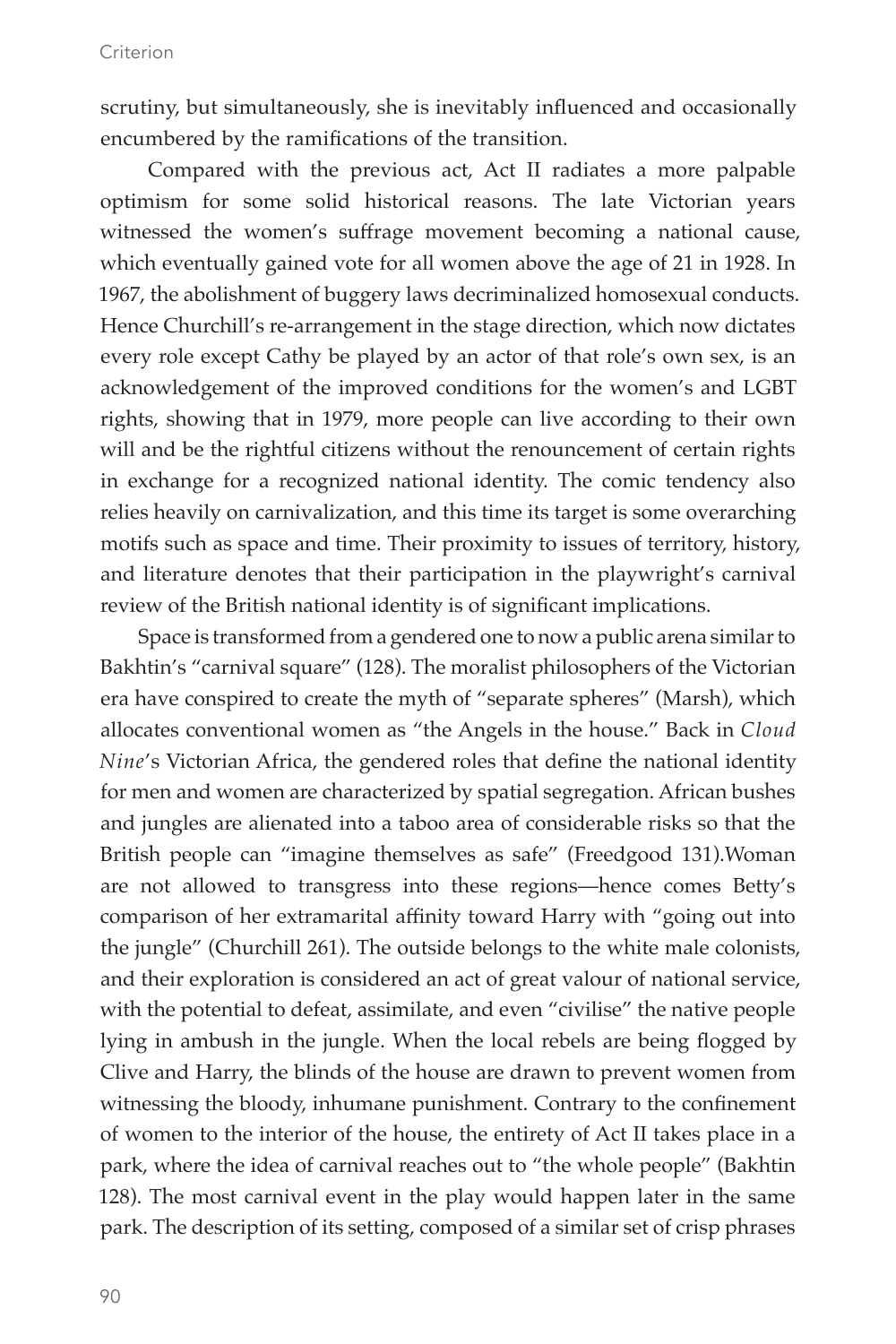like the opening of Act I, draws a sharp contrast to the Victorian and colonial rigidity seen previously. It reads: "*The park. Summer night. Victoria, Lin and Edward drunk*" (Churchill 307).

The setting prefigures an important device to carnivalize the space the carnival fire that can "simultaneously destroy and renew the world" (Bakhtin 126). Under the influence of alcohol, Edward, Victoria, and Lin try to conjure up an ancient "Goddess of many names" who creates life "before Christ" (Churchill 308). As is known that the goddess initiates creation, she hints back to the great goddess in Joshua's African creation story in the first act (Churchill 279-80). Joshua's immediate denial of the verisimilitude of his story and his acknowledgement of the truthfulness of the Christian one concur with the notion that "the rise of Victorianism…is usually attributed to…the Evangelicals," or the promulgation of Christianity in the British colonies at large (Perkin 231), and thus, Christianity helps both to connect the overseas citizens/colonists of the British Empire and to extend the religious side of identity assimilation to the colonized. As Victoria calls the goddess by the name of "Innin, Inanna, Nana, Nut, Anat, Anahita, Istar, Isis" (Chuchill 308), the goddess turns out to be Astarte, whom "the heathen idol worshippers of the Bible" pray to (Stone 9), so her temples are very likely to have been burnt by Christians.

In this light, this fire rings bell to the scene in Act I where Clive and Harry set fire to the houses of non-Christian natives to whom Joshua belongs, yet the dynamics of the two scenes are different. The African natives of the nineteenth century, with their pagan religion, is consumed by the imperial fire, but for the three characters in the late 1970s, although they are outcasts of the Empire's heterosexual-oriented ideology and therefore "pagans" in a non-religious sense, their recalling of the burning of the goddess's pagan temples against the backdrop of a public "carnival square" on a hot dark night evokes the image of the fire as liberating and reviving, especially given that by this time, both Edward and Victoria have grown out of the confinements of parental expectations and accepted their bisexuality. Edward is played by a male actor, and Victoria is no longer a dummy as she is in Act I. The transition signals the death of the previous performed self and hopefully the birth of a new spontaneous self. With the following sex orgy and the visit of Lin's dead brother as a ghost, the carnivalesque combines with the grotesque. The blasphemes dallying with the country's dominant religion, accompanied by orgasm and sexual freedom, sends the characters literally on "cloud nine."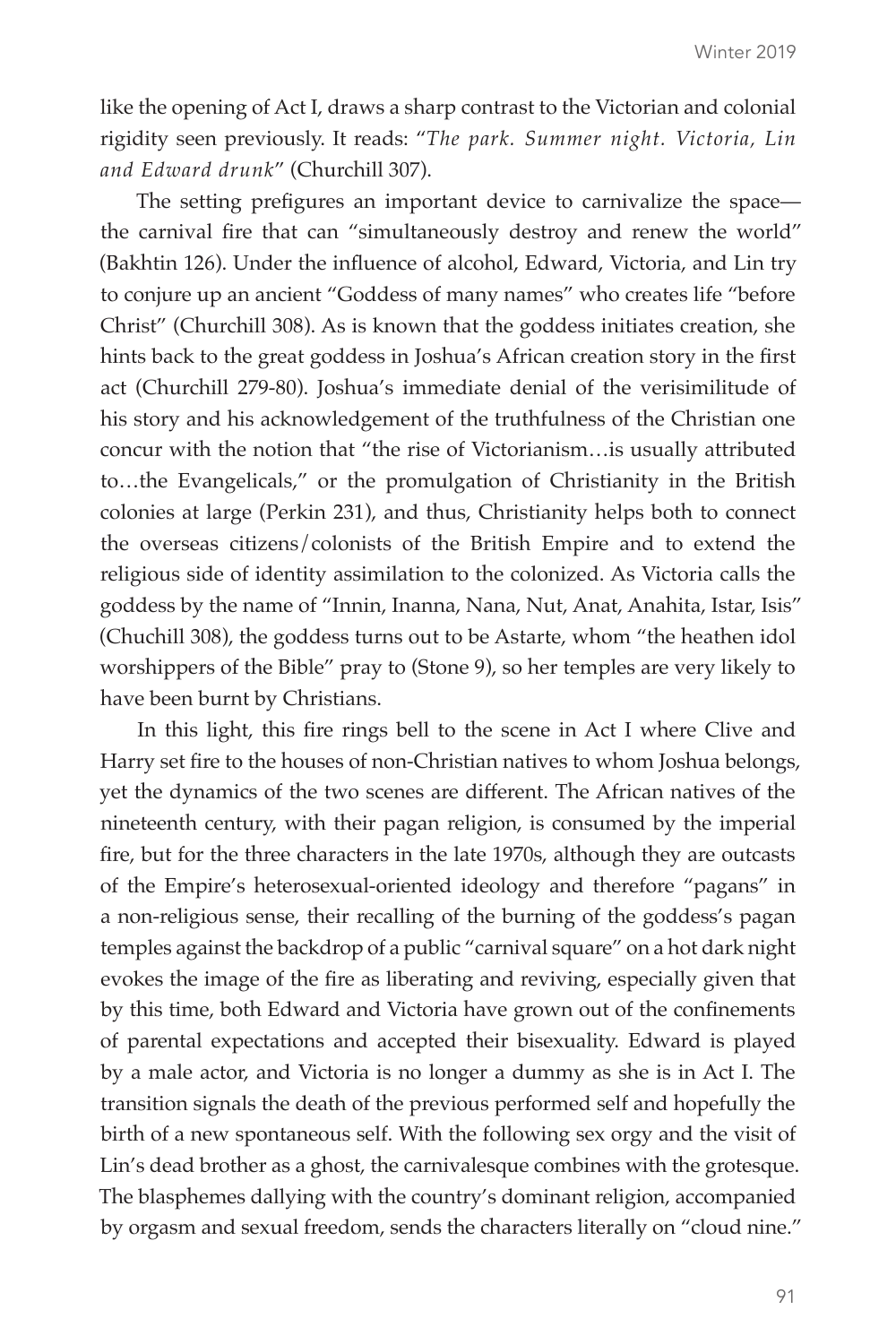The carnival space temporarily invades into the rational territory of the country with the life force of chaotic parody.

The simultaneity of death and life in the act of becoming draws attention to the defamiliarization of time. Originally, the historical time is "riddled with issues of power and hegemony"—even the calendar, the apparatus of time which people have taken for granted, is established by and honoured in the name of a pope (West-Pavlov 8). Time is valuable to the national identity in terms of the cultural heritage and ancestral authority it houses. As one enters into the carnival space, however, the starting point and destination of one's life, which supposedly is separated by decades of years, is accommodated in delicate harmony, and even braided together into a moebius strip. The historical time is brought upon an infinite trail without an "end," always returning to the original locus. There is then a transition in time, to quote Matthew Arnold, from "a having and a resting" to "a growing and a becoming" (62); its believed objectivity is veiled by a Bahtkin touch of "joyful relativity" (132). The "time difference" between the 100 years between the acts and the mere 25 years added to the characters timely works as the reminder of time's subjectivity. Churchill explains the choice of compressed timeline by recalling that during the workshop, the entire company felt that their sex and marriage education was conventional, "almost Victorian" (246). The temporal dislocation between two acts shows that the predominance of memory that looms large behind the present, as is the case with the old national identity that extends far beyond the Empire's historical reality. Colonialism has its resurgence when Lin mentions that her soldier brother is killed in a dispute with Northern Irish troops. Similarly, although Clive is physically absent from Act II, his patriarchal influence still hangs "in the air" around his wife and children. For them, growing and becoming means to break the shackles of the past identity yet also to be injured by it. In the carnival celebration of the "death" of the old identity, one remains conscious and acutely aware of the pain from time's arrow.

The quandary of the characters who are confronted by the reinterpreted time narrative discloses a restraint in Churchill's carnivalization of national identity. Peculiarly stood out is her ambivalent attitude towards how children should be brought up in the new female experience she unequivocally advocates. Victoria's rejection of domination falters when Tommy requires the continuous care and attention of the mother. Lin's refusal to cultivate submissive femininity in Cathy induces a child of unsettling verbal and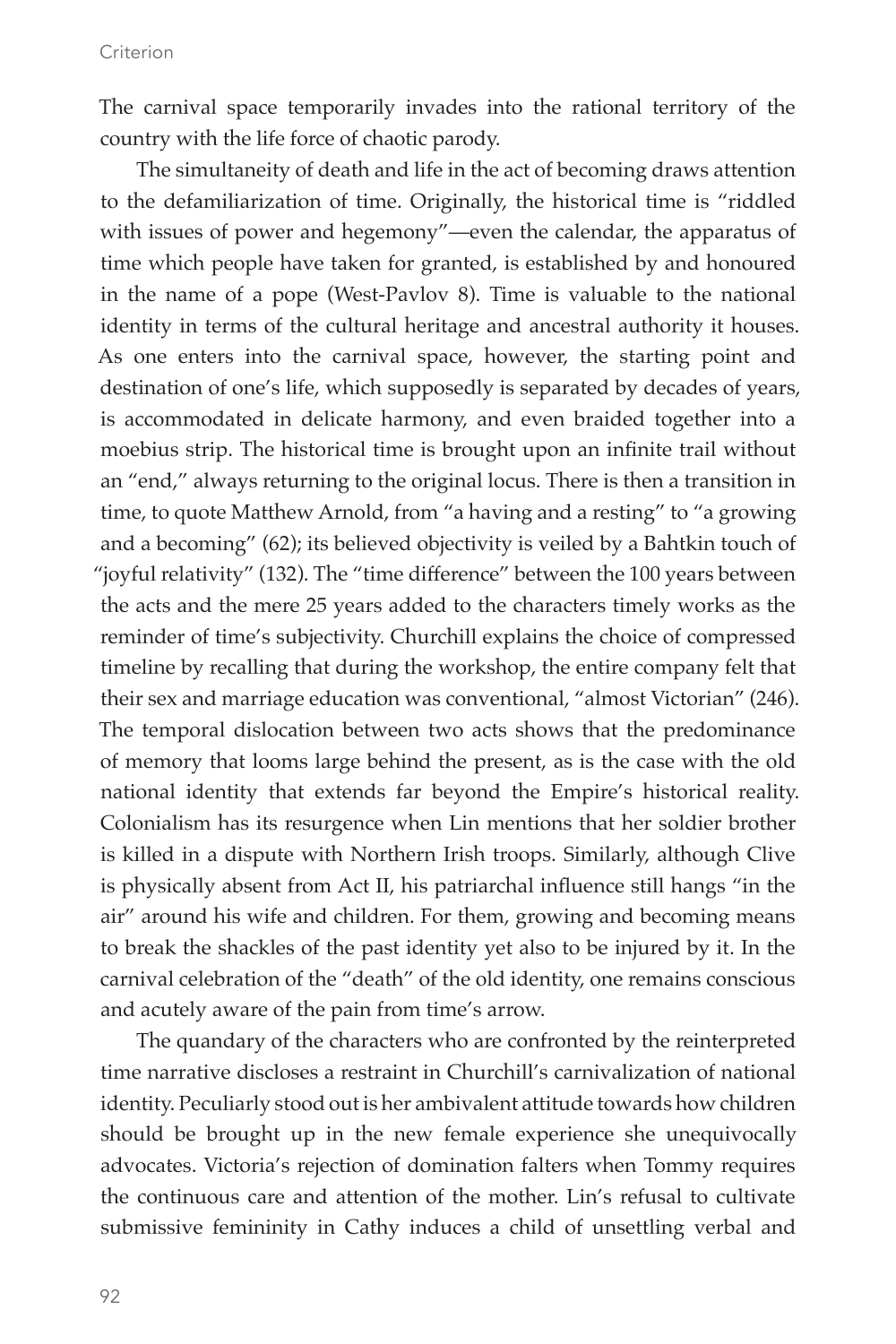physical violence. Churchill requires that Cathy shall be played by a man, yet the role's impression on the audience absentmindedly underlines the playwright's subjection to stereotypes, and thus undermines her rationale that "the size and presence of a man" befits "the emotional force of young children" (Churchill 246). It seems that due to the rule of moderation that has contributed to the popular characterization of Englishness, the playwright inadvertently identifies with the national identity on which multiple theatrical devices are employed to deconstruct.

Nevertheless, it can be argued that the restraint in unresolved situations, in the slight sense of indecisiveness and frustration forge the link between theatricality and reality. Churchill's own experience juggling child rearing and playwriting in the early 1970s mirrors those "working mother" characters in *Cloud Nine*, recorded as a feeling of guilt when she had to hire babysitters to make room for writing time. She raises the perpetually perplexing question "are plays more important than raising kids?" (Keyssar 79-80), a theme she continued to explore, and left an also somewhat ambivalent, not completely "subversive" answer in her next major work *Top Girls* (1982). Toward the dénouement of *Cloud Nine*, characters from Act I return to the stage to address the "new woman" Betty, and their words are unsurprisingly more Victorian than modern. Particularly noticeable is Clive's lament that "I used to be proud to be British" (Churchill 320). To some extent, Clive and his mention of the communal concept of a nation function as a social commentator. Together with the revisits of other characters from the previous act, he recontextualizes the second act to highlight that the social environment tends to move forward ideologically at a slower pace, and in return exerts scrutinizing impact on individuals that develops ahead of it. Further, although characters in the second act do "change a little for the better" (Churchill 246), the subtle timing of 1979, which is caught between the two waves of feminism, suggests that at that moment, the evolvement of a more inclusive national identity, particularly the gender-related portion, is a tendency without a concrete direction, and that *Cloud Nine* inevitably carries an element of tentative experimentation whose quality of innovation fades with the procession of time. This possibly explains why the criticism of under- and/or misrepresentation of gender and race took nearly two decades to arrive at the late 1990s.

The four decades that stride between the composition of *Cloud Nine*  and the present urges the contact of the ingrained theatricality of a play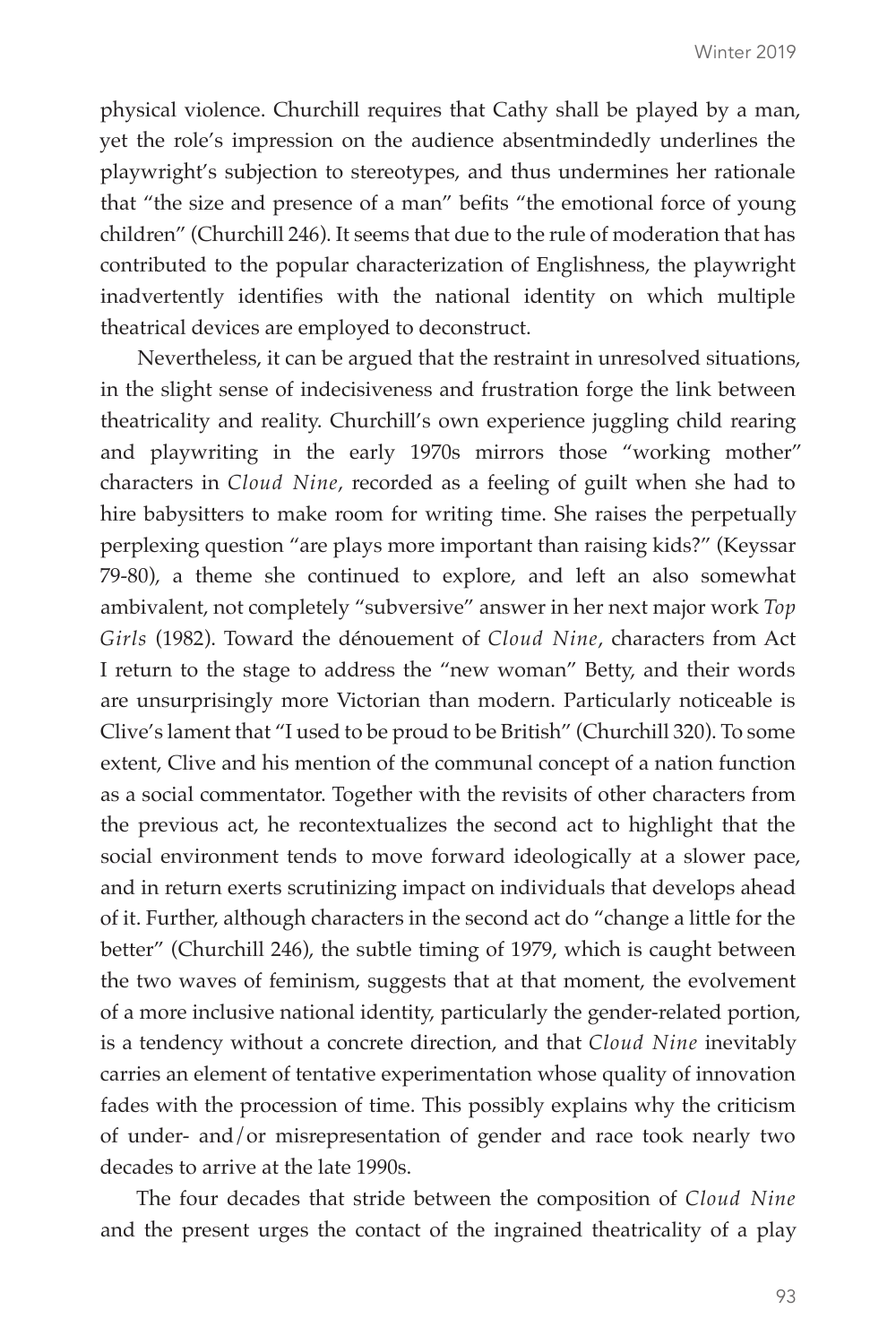with a reality which, provided that the play text is "frozen," has now gone ahead of it. Understanding this necessity is crucial if *Cloud Nine* intends to avoid the verdict that it is "only for the 1980s." To realize this implies that Churchill's restraint in the carnival deconstruction be considered as less the misgiving of the magnitude of effectiveness of the carnival deconstruction, but more of a contemplation, or a proposal to contemplate, on the dilemma faced by progressive movements when they encounter opposing forces in a realist setting. More importantly, the awareness on the play's own historicity can buttress the aim of carnivalesque theatre, as David Edgar professes, to combine Brechtian alienation with Bakhtinian sensuality (31) as an attempt to free the carnival out of its limited timeframe and evoke the audience's critical thinking. Further, it also works to negotiate between the estrangement that paves way for the sociological function of the theatre (Brecht 254–55) and the same awareness of distinction that renders anything theatrical as irrelevant to reality (Butler 527). As the production history of *Cloud Nine* features multiple alterations to the placement of lines and the doubling of the cast (Godiwala 161–71), it is also worthwhile to investigate how the playwright's casting arrangements, made in the early 1980s on cross-dressing, can be modified to maximize its agenda while retaining the necessary humour and farce for current audiences.

The most recent commercial revival of *Cloud Nine* opened in late 2015 to generally favourable reviews, the exclamation that "1979 feels not like yesterday but today" (Brantley) is not unmixed with, once again, regrets of certain flaws the production "makes no attempt to remedy" (Soloski). Carnivalesque in its juxtaposition of incongruous elements, *Cloud Nine*  is regarded till this day as the site where people of various backgrounds expect to see their specific exigency noticed and performed. This is, without doubt, an enormous mission, and engages are both presenting the play's interpretation and reinterpreting the play—a product of confined spatiality and temporality—as an attempt to expand or redefine its scope and ethics. National identity and its related historical and social issues can perhaps cooperate as a modest assistant, for its dawns on the possibility for theatre's participants to wonder what it takes in reality to be a national, an individual of, in *Cloud Nine*'s case, Britain, and of any other country as well.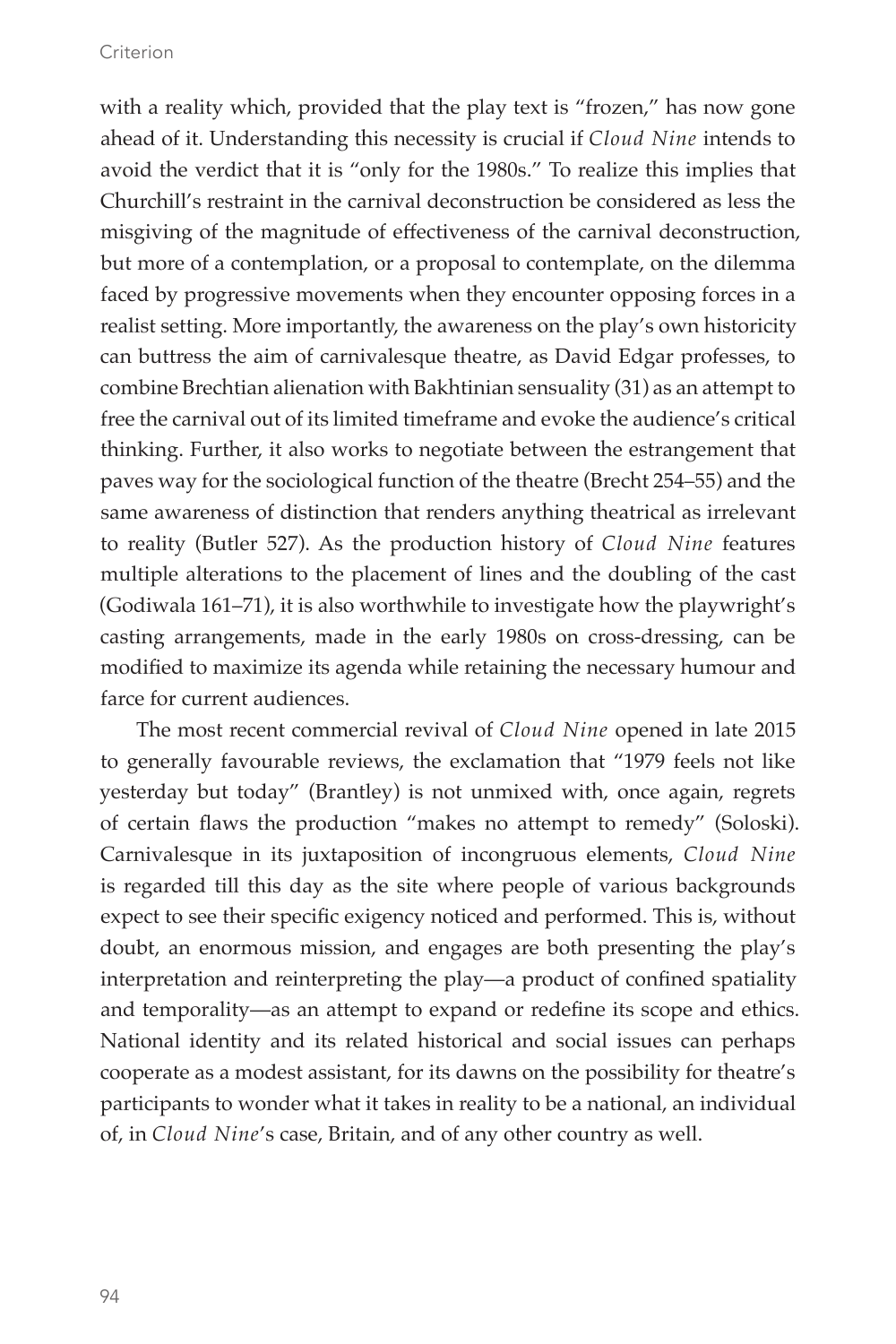## Works Cited

- Amoko, Apollo. "Casting Aside Colonial Occupation: Intersections of Race, Sex, and Gender in *Cloud Nine* and *Cloud Nine* Criticism." Modern Drama, vol. 42, no. 1, Mar. 1999, pp. 45–58. *Crossref*, doi:10.3138/md.42.1.45
- Arnold, Matthew. *"Culture and Anarchy" and Other Writings*, Cambridge UP, 1993.
- Aston, Elaine and Elin Diamond. *The Cambridge Companion to Caryl Churchill*, Cambridge UP, 2002.
- Bathkin, Mikhail. *Problems of Dostoevsky's Poetics*. Translated by Caryl Emerson, U of Minneapolis P, 1984.
- Brantley, Ben. "Review: 'Cloud Nine': a Comedy of Fluid and Complicated Couplings." *The New York Times*, 6 Oct. 2015, www.nytimes.com/2015/10/06/ theater/review-cloud-nine-a-comedy-of-fluid-and-complicated-couplings.html. Accessed 9 July 2018.
- Brecht, Bertolt. "Short Organon for the Theatre." *Brecht on Theatre*. 3rd ed. Edited by Marc Silberman, et al., Bloomsbury, 2015, pp. 229–55.
- Butler, Judith. "Performative Acts and Gender Constitution: An Essay in Phenomenology and Feminist Theory." *Theatre Journal*, vol. 40, no. 4, 1988, pp. 519–531. JSTOR, www.jstor.org/stable/3207893.
- Churchill, Caryl. *Cloud Nine. Plays: One*, Routledge, 1985, pp. 243–320.
- Colley, Linda. *Britons: Forging the Nation 1707-1837*, Pimlico, 2003.
- Diamond, Elin. "Refusing the Romanticism of Identity: Narrative Interventions in Churchill, Benmussa, Duras." *Theatre Journal*, vol. 37, no. 3, 1985, pp. 273–86. JSTOR, www.jstor.org/stable/3206848.
- Edgar, David. "Festivals of the Oppressed." *New Formations*, vol. 3, 1988, pp. 19–32.
- Freedgood, Elaine. *Victorian Writing about Risk: Imagining a Safe England in a Dangerous World*. Cambridge UP, 2003.
- Godiwala, Dimple. "Scripts to Performances: a Bibliographical Essay on the Production History of Cloud Nine." *Studies in Theatre and Performance*, vol. 26, no.2, 2016, pp. 161-71. *Taylor & Francis Online*, doi: 10.1386/stap.26.2.161/1
- Harding, James M. "Cloud Cover: (Re) Dressing Desire and Comfortable Subversions in Caryl Churchill's Cloud Nine." *PMLA*, vol. 113, no. 2, 1998, pp. 258–72.
- Keyssar, Helene. *Feminist Theatre: An Introduction to Plays of Contemporary British and American Women*, Macmilian, 1984.
- Luscombe, Stephen. "Science and Technology: Architecture." *The British Empire*, www.britishempire.co.uk/science/architecture/architecture.htm. Accessed 30 June 2018.